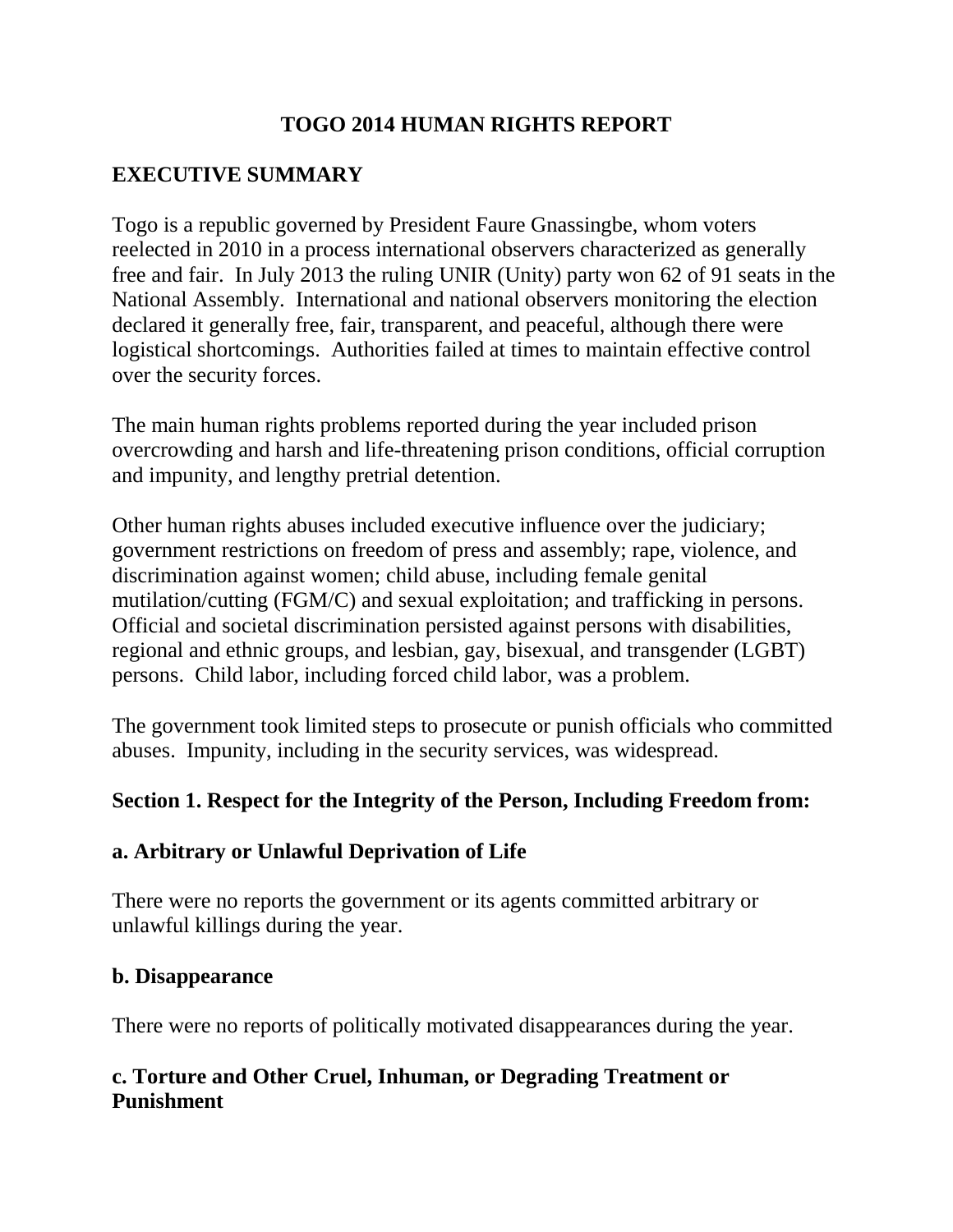The constitution prohibits such practices; however, the law contains no provision defining and criminalizing torture. There were no reports of torture or other cruel, inhuman, or degrading treatment or punishment by government officials.

### **Prison and Detention Center Conditions**

Prison conditions remained harsh and in some cases life threatening due to serious overcrowding, poor sanitation, disease, and unhealthy food. There were reports prison officials sometimes withheld medical treatment from prisoners.

Physical Conditions: There were 4,493 prisoners (including 115 women) in 12 prisons and jails designed to hold 2,720. Men often guarded women. There were 25 juveniles held in the Brigade for Minors facility. Authorities placed the infants of female pretrial detainees and prisoners in the care of government-supported private nurseries. Officials held pretrial detainees with convicted prisoners. Prisoners had access to potable water, but medical facilities were inadequate, and disease was widespread.

During the year there were 22 prison deaths from various causes, including malaria.

Administration: Recordkeeping was inadequate. Many of those in pretrial detention qualified for release under a provision of law that provides for release if half of the possible sentence corresponding to the charge has been served. Prison administrators did not maintain records of charges against detainees, however, so officials did not know which detainees were eligible for release. There were no ombudsmen to assist in resolving the complaints of prisoners and detainees. No alternatives to incarceration exist, even for nonviolent prisoners.

Authorities granted prisoners and detainees reasonable access to visitors and permitted religious observance.

Authorities allowed prisoners and detainees to submit complaints to judicial authorities without censorship and to request investigation of credible allegations of inhuman conditions. Authorities rarely investigated such complaints and did not publicly document such investigations. The government monitored and investigated prison and detention center conditions only rarely. Official impunity was a problem.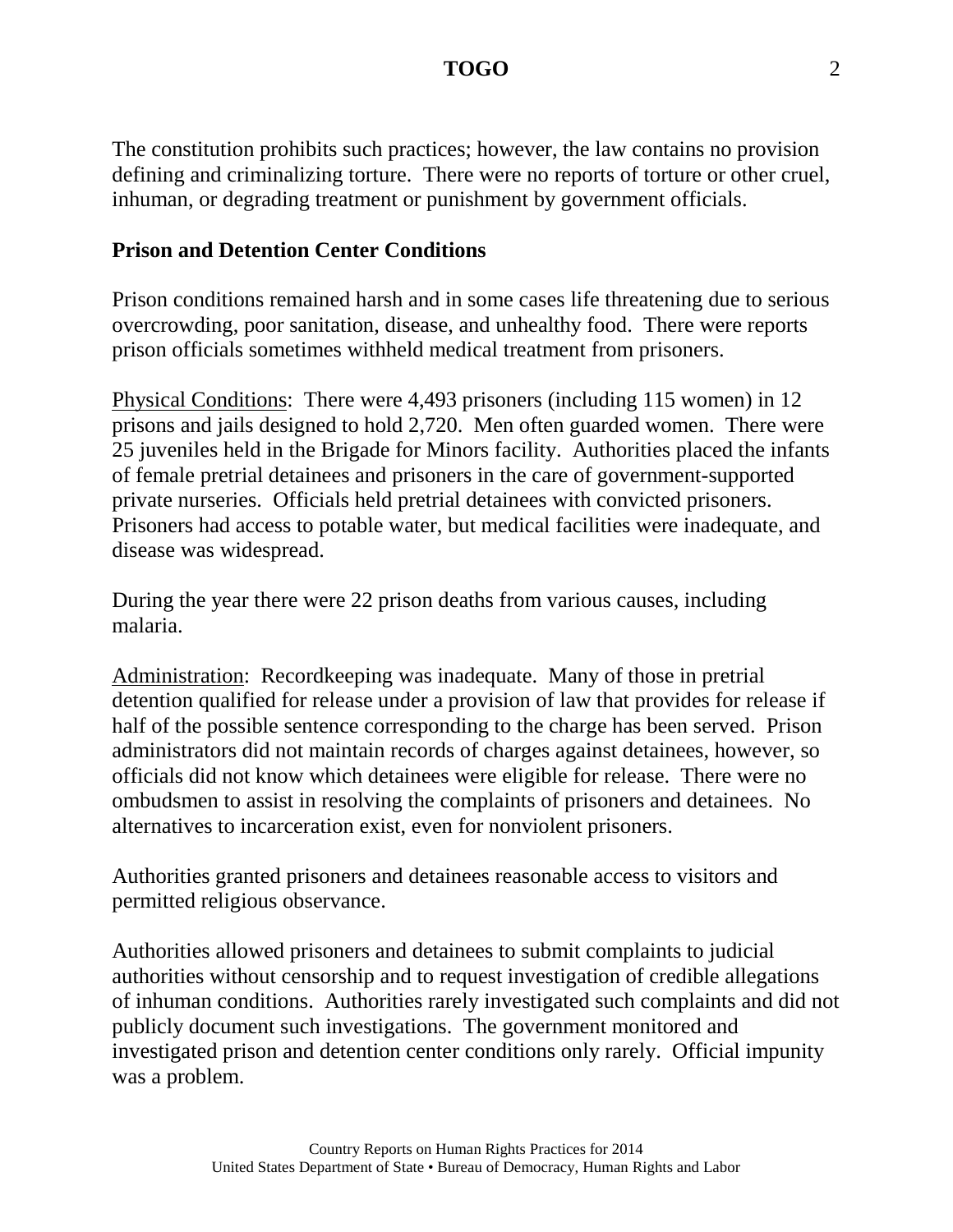Independent Monitoring: Local nongovernmental organizations (NGOs) accredited by the Ministry of Justice could visit prisons. Such NGOs were generally independent and acted without government interference. The government required international NGOs to negotiate an agreement with the government to gain similar access. The International Committee of the Red Cross and other international human rights organizations had prison access. From February 11 to 16, the government instituted "The Week of the Detainee" during which all prison facilities were open to the public, allowing visitors to witness the harsh, sometimes deplorable, realities of prison life.

Improvements: On April 30, in order to ease some of the pressures on overcrowded prisons, the government released 484 minor offenders who had less than six months remaining on their sentences.

### **d. Arbitrary Arrest or Detention**

The constitution and law prohibit arbitrary arrest and detention, and the government generally respected these prohibitions.

## **Role of the Police and Security Apparatus**

The national police and the gendarmerie are responsible for law enforcement and maintenance of order within the country. The National Intelligence Agency provided intelligence to police and gendarmes but, in contrast with previous years, did not have internal security or detention facility responsibilities. Police are under the direction of the Ministry of Security and Civil Protection, which reports to the prime minister. The Ministry of Defense, which reports directly to the president, oversees the military and the gendarmerie.

Corruption and inefficiency were endemic in the police force, and impunity was a problem. Abuses by security forces were subject to internal disciplinary investigations and criminal prosecution by the Ministry of Justice, but this occurred infrequently. The government generally neither investigated nor punished effectively those who committed abuses. Authorities, however, arrested one police officer in 2013 after he shot into a crowd of rioting students, killing one. He was tried and convicted but had not been sentenced at year's end.

Police often failed to respond to societal violence.

### **Arrest Procedures and Treatment of Detainees**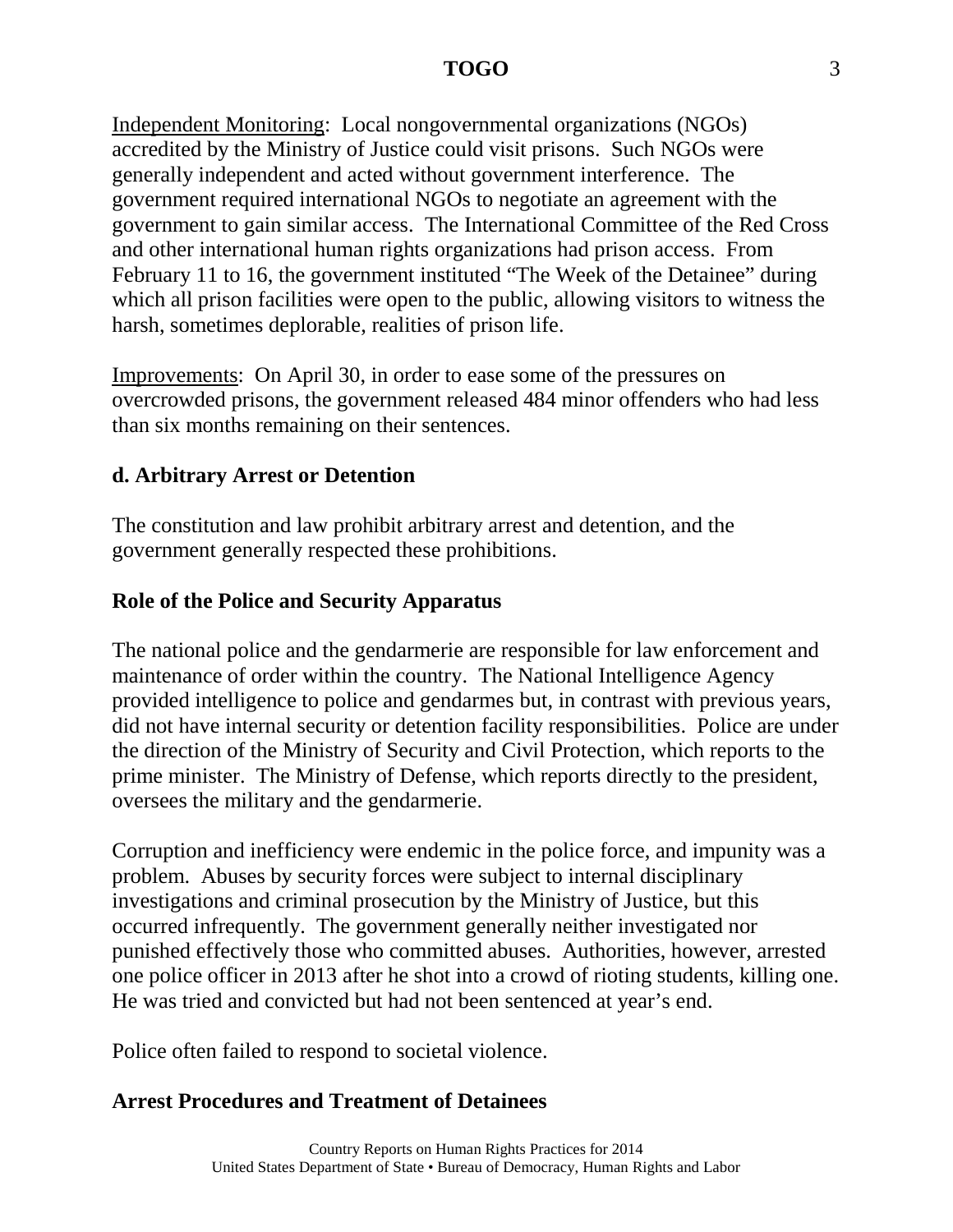There were no reports of persons arbitrarily detained in secret without warrants. The law authorizes judges, senior police officials, prefects, and mayors to issue arrest warrants. Detainees have the right to be informed of the charges against them, and unlike in previous years, police generally respected this right. Attorneys and family members have the right to see a detainee after 48 to 96 hours of detention, but authorities often delayed, and sometimes denied, access. All defendants have the right to an attorney, and the bar association sometimes provided attorneys for indigents charged with criminal offenses. The law gives indigent defendants the right to free legal representation, but the government has provided only partial funding for implementation. The law allows authorities to hold arrested persons incommunicado without charge for 48 hours, with an additional 48-hour extension in cases deemed serious or complex. The law stipulates that a special judge conduct a pretrial investigation to examine the adequacy of evidence and decide on bail; however, authorities often held detainees without bail for lengthy periods regardless of a judge's approval or disapproval.

Arbitrary Arrest: There were few reports of arbitrary arrest or arrests of participants in lawful demonstrations. There were, however, reports of police misusing arrest authority for personal gain.

Pretrial Detention: A shortage of judges and other qualified personnel, as well as official inaction, resulted in lengthy pretrial detention and confinement of prisoners for periods exceeding the time they would have served if tried and convicted. Pretrial detainees and persons in preventative detention totaled 2,931, or 65 percent of the total prison population.

### **e. Denial of Fair Public Trial**

Although the constitution provides for an independent judiciary, the executive branch continued to exert control over the judiciary, and judicial corruption was a problem. There was a widespread perception lawyers often bribed judges to influence the outcome of cases. The court system remained overburdened and understaffed.

### **Trial Procedures**

The constitution provides for the right to a fair trial; however, executive influence over the judiciary limited this right. The judicial system employs both traditional law and the Napoleonic Code in trying criminal and civil cases. Defendants enjoy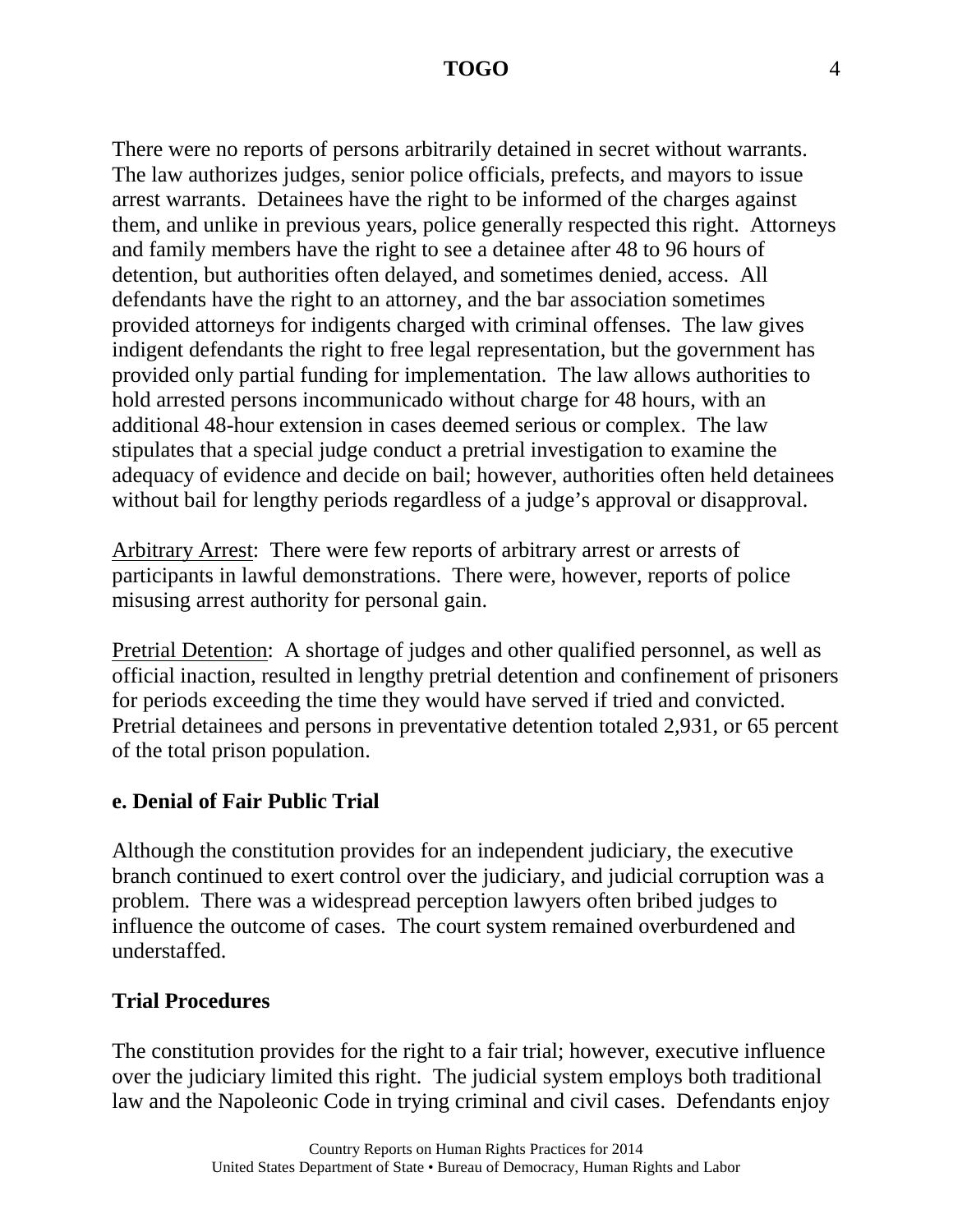a presumption of innocence and the right to be informed promptly and in detail of the charges against them, with free interpretation as necessary. They have a right to a fair trial without undue delay, to communicate with an attorney of their choice, and to adequate time and facilities to prepare a defense. Authorities generally respected most of these rights, but there were many delays in the justice system. Trials were open to the public and juries were used. Defendants have the right to be present at their trials, the right to an attorney, and the right to appeal. Defendants may confront witnesses and may present witnesses and evidence on their own behalf. Defendants have the right not to testify or confess guilt. Those convicted have the right to appeal. The law extends the above rights to all citizens, and authorities generally respected these rights. Defendants have the right to access government-held evidence relevant to their cases, but this right was not respected.

In rural areas the village chief or a council of elders is authorized to try minor criminal and civil cases. Those who reject traditional authority may take their cases to the regular court system.

### **Political Prisoners and Detainees**

There were no reports of political prisoners or detainees.

### **Civil Judicial Procedures and Remedies**

The constitution and law provide for civil and administrative remedies for wrongdoing, but the judiciary did not respect such provisions, and most citizens were unaware of them. Some past cases submitted to the Court of Justice of the Economic Community of West African States resulted in rulings the government did not implement.

### **f. Arbitrary Interference with Privacy, Family, Home, or Correspondence**

The constitution and law prohibit such actions, and there were no reports the government failed to respect these prohibitions.

## **Section 2. Respect for Civil Liberties, Including:**

### **a. Freedom of Speech and Press**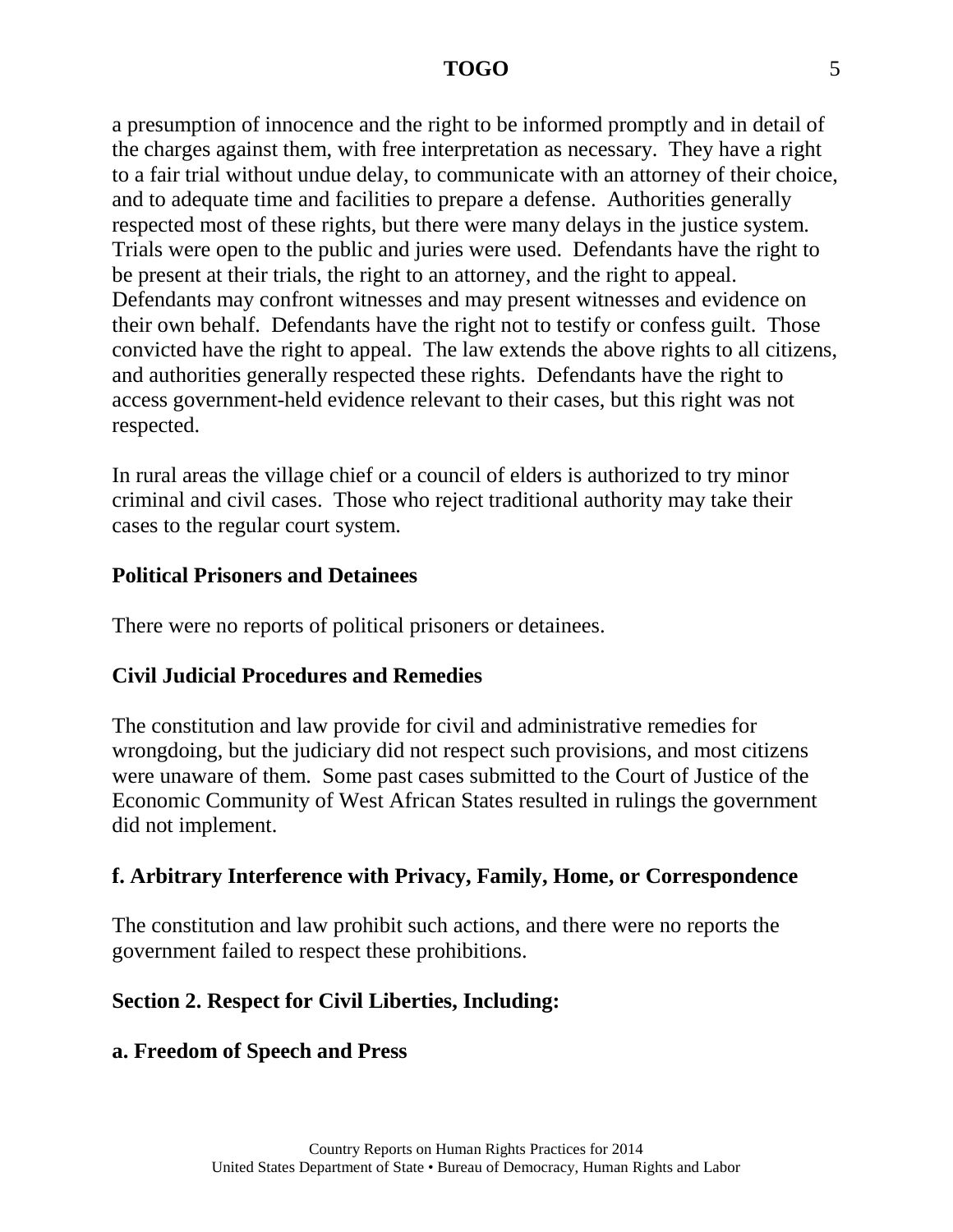Although the constitution provides for freedom of speech and press, the government restricted these rights, although less so than in previous years. The law imposes penalties on journalists deemed to have committed "serious errors" as defined in the media code.

Freedom of Speech: There were no reports persons were reluctant to criticize the government publicly or privately due to violent reprisals by government agents or the possibility of civil liability charges. Hate speech ("incitement to hatred") is illegal.

Press Freedoms: In general the independent media were active and expressed without restriction a wide variety of views, often with scant respect for the facts.

Violence and Harassment: There were no reliable reports of journalists subjected to violence or harassment.

Censorship or Content Restrictions: The High Authority of Audiovisuals and Communications (HAAC) is a constitutionally mandated body charged with assuring press freedom, ensuring ethical standards of journalism, and allocating frequencies to private television and radio stations. For violations of the press code, the HAAC has the power to impose penalties, including suspending publications for up to six months, withdrawing press cards, and seizing equipment from journalists.

On September 25, the HAAC banned the launching of the online journal Afrikaexpress.info, allegedly because the owner failed to comply with all required registration formalities and due to broadcasts that discussed the private lives of government officials, particularly that of the HAAC president. In August 2013 a judge permanently shut down radio station Legend FM, citing a long history of violations and the failure of the director to appear for a hearing to determine whether to renew the station's license.

### **Internet Freedom**

The government did not restrict or disrupt access to the internet or censor online content, and there were no credible reports the government monitored private online communications without appropriate legal authority. According to the International Telecommunication Union, 4.5 percent of the population used the internet in 2013.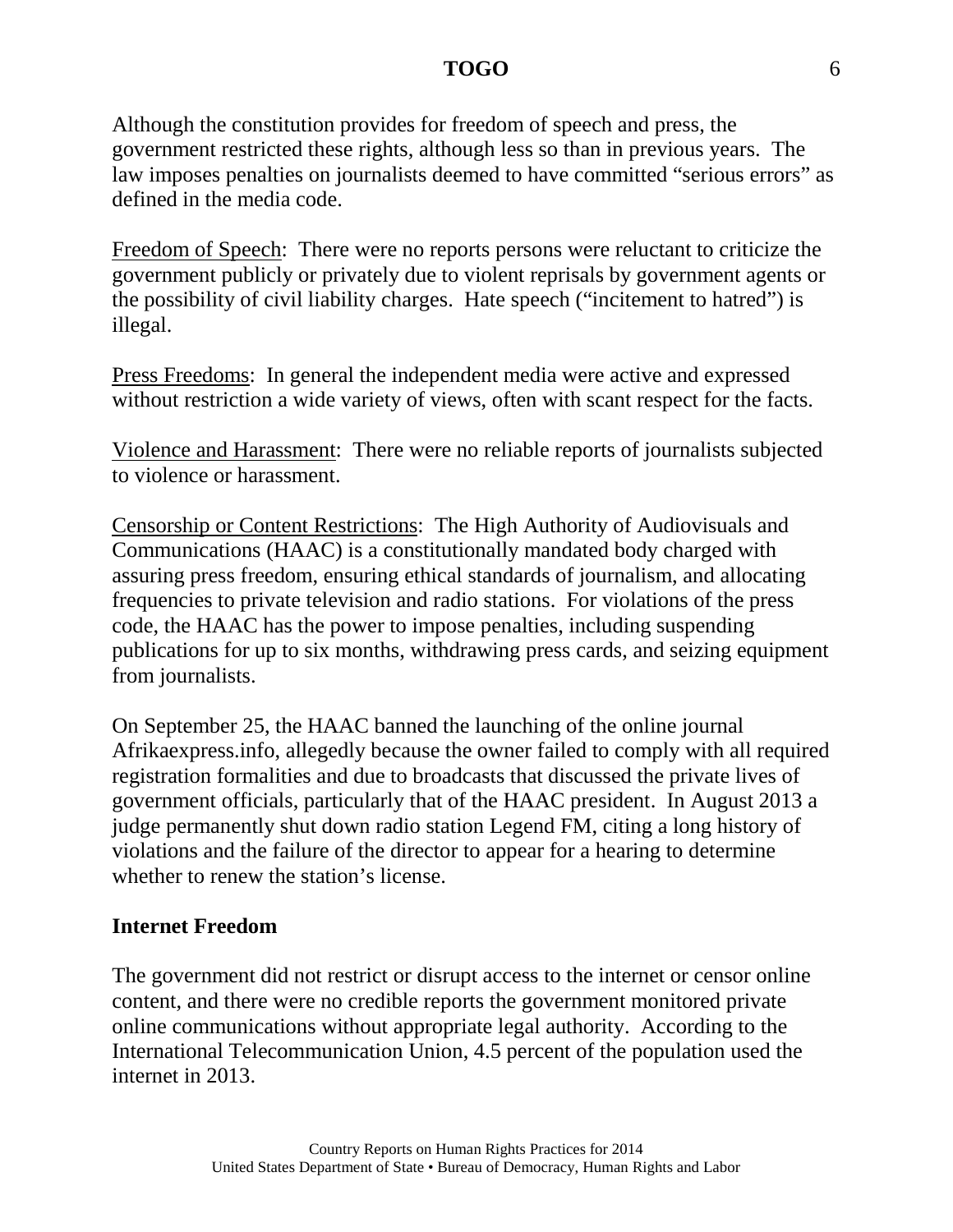## **Academic Freedom and Cultural Events**

There were no government restrictions on academic freedom or cultural events.

# **b. Freedom of Peaceful Assembly and Association**

## **Freedom of Assembly**

The constitution and law provide for freedom of assembly, although the government sometimes restricted this right**.**

Marches and protests over labor issues, proposed media legislation, and political issues were a frequent occurrence. These usually occurred without incident, but in some instances police forcibly disrupted and dispersed peaceful protests.

# **c. Freedom of Religion**

See the Department of State's *International Religious Freedom Report*  at [www.state.gov/religiousfreedomreport/.](http://www.state.gov/religiousfreedomreport/)

## **d. Freedom of Movement, Internally Displaced Persons, Protection of Refugees, and Stateless Persons**

While the law provides for freedom of internal movement, foreign travel, emigration, and repatriation, the government restricted some of these rights. The government cooperated with the UN High Commission for Refugees (UNHCR) and other humanitarian organizations in providing protection and assistance to internally displaced persons, refugees, returning refugees, asylum seekers, stateless persons, and other persons of concern. Within the government, the Office of National Coordination of Refugee Assistance serves as the main counterpart for refugee assistance and the search for durable solutions, the National Eligibility Commission focuses on refugee status determination, and the High Commission for Repatriated Persons and for Humanitarian Action works with Togolese returnees.

In-country Movement: Traffic police often stopped motorists on fabricated charges of violating traffic laws in order to solicit bribes.

# **Internally Displaced Persons (IDPs)**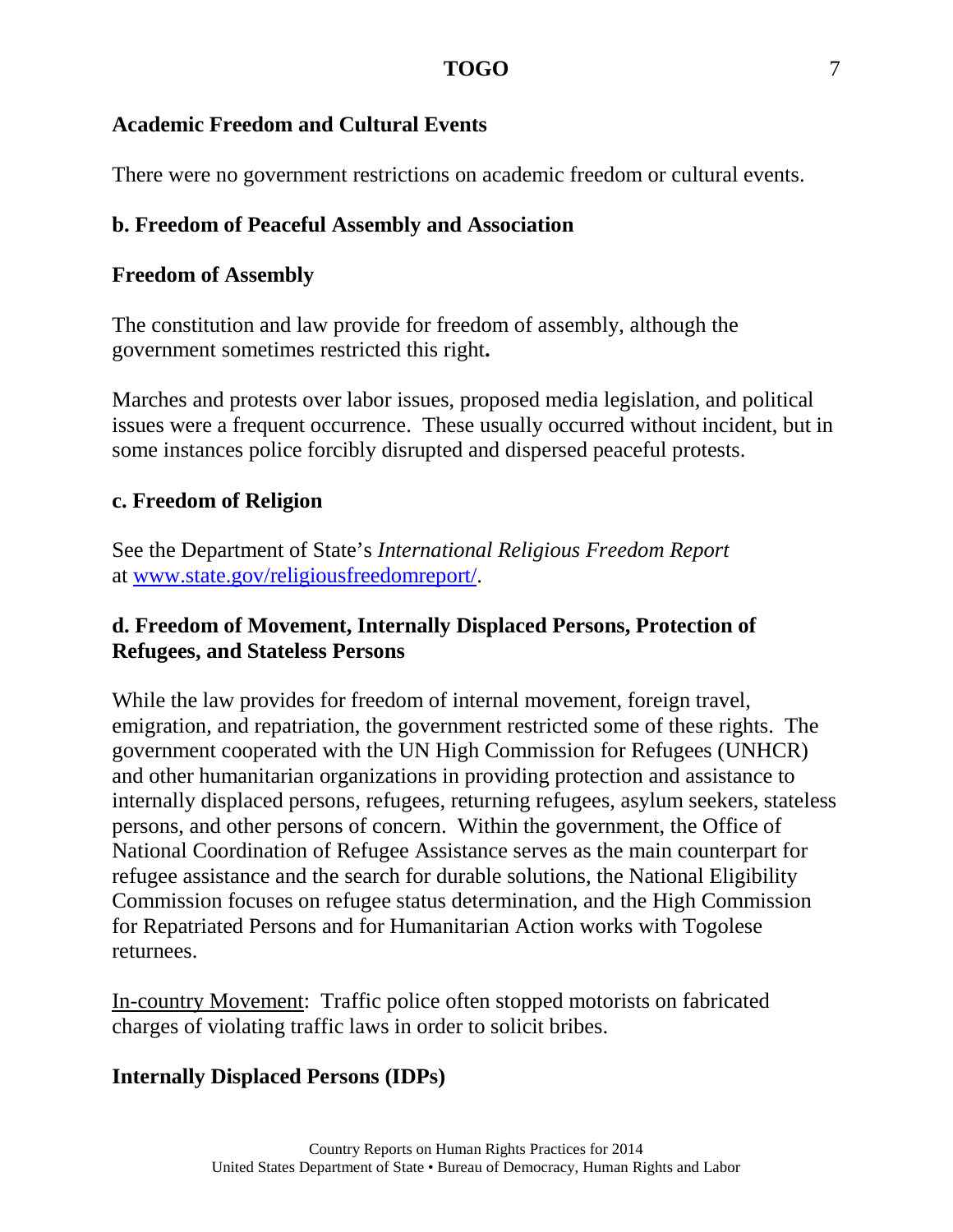There were no reports of IDPs during the year.

### **Protection of Refugees**

Access to Asylum: The law does not provide for the granting of asylum or refugee status, but the government established a system for providing protection to refugees in partnership with the UNHCR through the Office of National Coordination of Refugee Assistance. As of October there were 21,048 refugees in the country. The majority (more than 17,000) were from Ghana. During the year the government granted refugee status to 282 persons, of whom 273 were from the Central African Republic.

Employment: The government began issuing new identification cards and residence permits to refugees in May. These cards allow refugees access to banking services and employment, and make it possible to start their own businesses.

Access to Basic Services: Refugees have access to the courts and to the health and educational systems. The introduction of new identity cards helped protect these rights and facilitated refugee access to public services.

Durable Solutions: The government cooperated with the UNHCR to assist in the safe, voluntary repatriation of refugees to their home countries. Between November 2011 and August 2013, the government and the UNHCR assisted 913 Ivoirian refugees to return to their country. During the year the government assisted in the repatriation of 96 refugees, of whom 94 were Ivoirian.

As of July 27, Ghanaian authorities repatriated Togolese refugees, whom the UNHCR and the High Commission for Repatriated Persons and for Humanitarian Action received. Authorities in Togo briefed the returnees on security problems and granted them a lump sum for inland transportation.

### **Section 3. Respect for Political Rights: The Right of Citizens to Change Their Government**

The constitution provides citizens the ability of to change their government through free and fair elections, which they exercised through elections based on universal suffrage.

#### **Elections and Political Participation**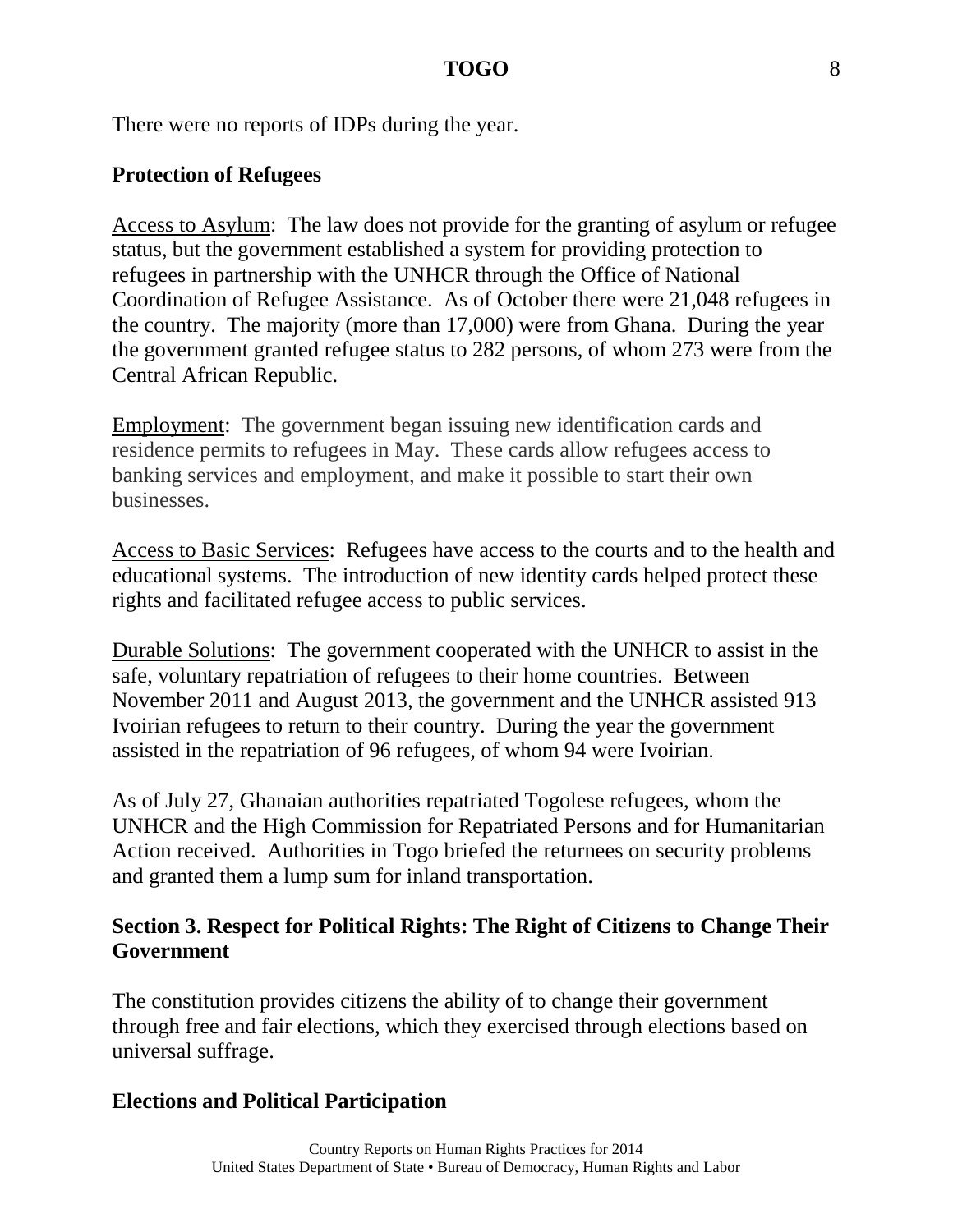Recent Elections: In July 2013 the ruling UNIR party won 62 of 91 seats in the National Assembly. The Constitutional Court rejected opposition claims of fraud and vote buying, citing lack of evidence. International and national observers monitoring the election declared it generally free, fair, transparent, and peaceful, although there were logistical shortcomings. Human rights groups noted the Ministry of Security cooperated with them to improve the professionalism of the security services during the election.

Political Parties and Political Participation: The UNIR party dominated politics and maintained firm control over all levels of government. UNIR membership conferred advantages, such as better access to government jobs. In contrast with previous years, legal restrictions on demonstrations applied equally to opposition and progovernment parties.

Participation of Women and Minorities: There were 14 women in the 91-seat National Assembly, an increase of six from 2012, and six female ministers in the 29-member cabinet.

Members of the southern ethnic groups remained underrepresented in both government and the military.

#### **Section 4. Corruption and Lack of Transparency in Government**

Although the law provides criminal penalties for official corruption, the government did not implement the law effectively, and officials frequently engaged in corrupt practices with impunity.

Corruption: The body officially responsible for combating corruption was the National Commission for the Fight against Corruption and Economic Sabotage. It remained moribund due to the lack of a specific legal mandate to fight corruption. The World Bank's Worldwide Governance Indicators for 2013, the most recent available, reflected that government corruption was severe and most severe among prison officials, police officers, and members of the judiciary. There were no major corruption cases reported during the year. The government has established various other entities such as the Government Accounting Office and Finances Inspectorate to investigate and audit public institutions, but their resources were limited and they reported little in the way of results. Authorities established tollfree and text-messaging lines for citizens to report cases of corruption.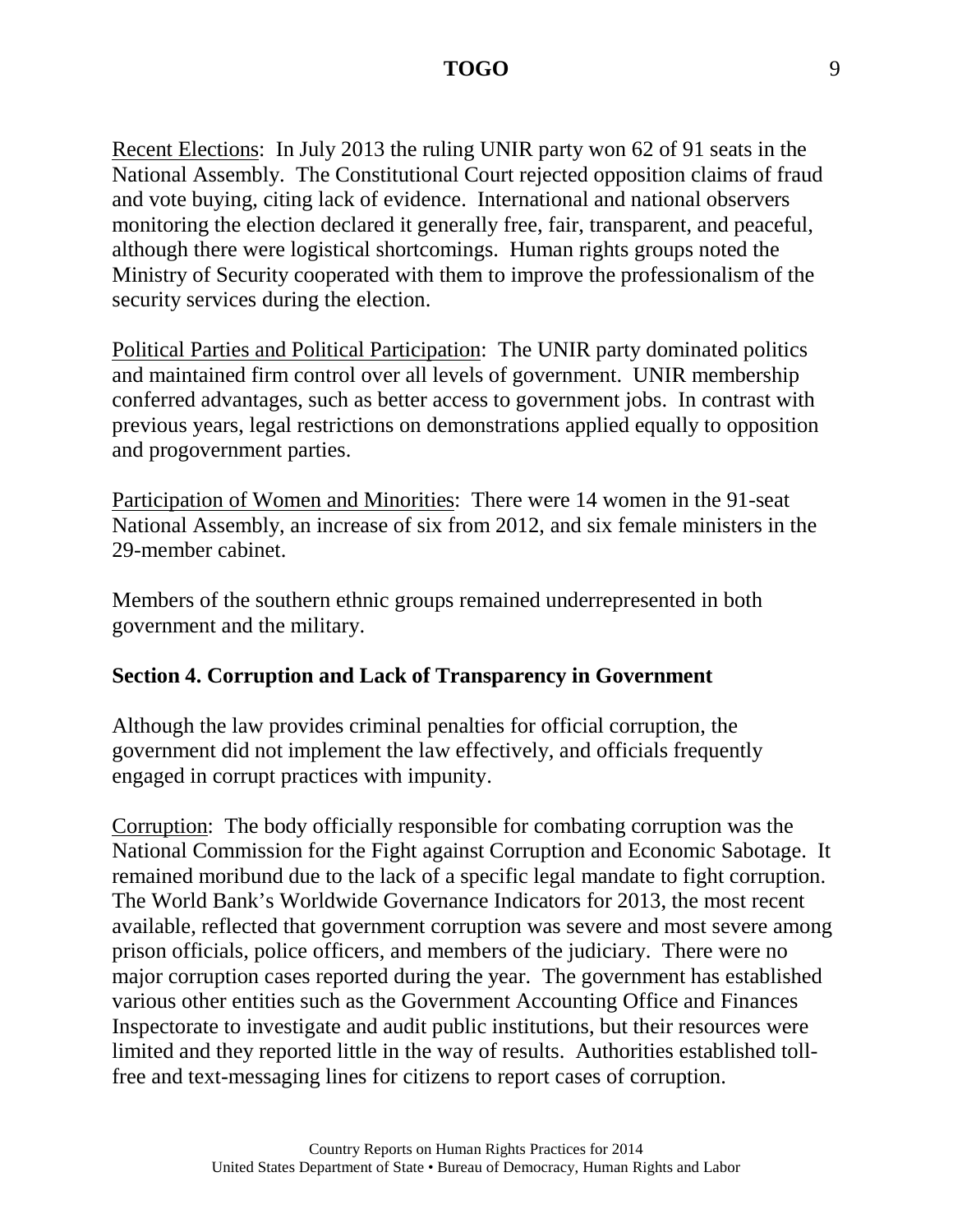Financial Disclosure: All officials working for the Unified Revenue Authority, established during the year, are required to disclose their income and assets. No other provisions in the constitution, law, regulations, or codes of conduct require income and asset disclosure by appointed or elected officials.

Public Access to Information: Although the law provides for public access to government information, the government does not always respond to requests. Many documents are only available in hard copy.

# **Section 5. Governmental Attitude Regarding International and Nongovernmental Investigation of Alleged Violations of Human Rights**

A variety of domestic and international human rights groups operated generally without government restriction, investigating and publishing their findings on human rights cases. Government officials often cooperated but typically were not responsive to NGO recommendations.

Government Human Rights Bodies: A permanent human rights committee exists within the National Assembly, but it did not play a significant policymaking role or exercise independent judgment.

The National Commission for Human Rights (CNDH) is the government body charged with investigating allegations of human rights abuses. CNDH representatives visited many prisons, documented prison conditions, and advocated for prisoners, especially those in need of hospital medical attention. The CNDH also provided training in how to prepare and submit cases to the CNDH for investigation and redress.

## **Section 6. Discrimination, Societal Abuses, and Trafficking in Persons**

The constitution and law prohibit discrimination based on race, gender, disability, language, or social status, although the government did not enforce these provisions effectively. The constitution and law do not prohibit discrimination based on sexual orientation or gender identity.

## **Women**

Rape and Domestic Violence: The law criminalizes rape without distinction; it does not specifically address spousal rape, which was rarely reported for societal reasons and, if reported, was often ignored by authorities. The law provides for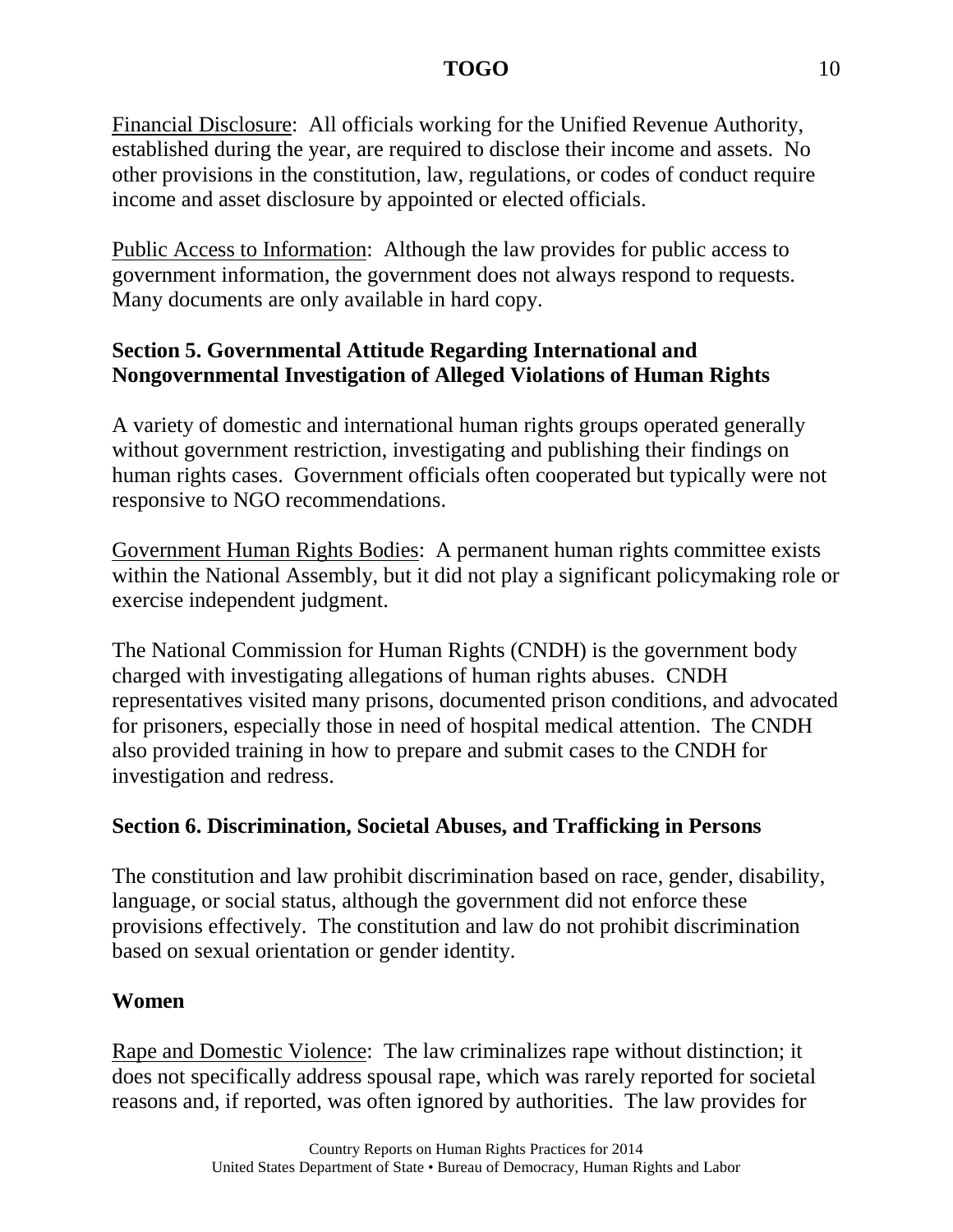prison terms of five to 10 years for those convicted. The prison term is 20 years if the victim is a child under 14; is gang-raped; or if the rape results in pregnancy, disease, or incapacitation lasting more than six weeks. The government was diligent in investigating reports of rape and prosecuting suspects, but victims were reluctant to report incidents due to the social stigma associated with being raped and fear of reprisal. Although neither the government nor any other group compiled statistics on rape or rape arrests, some observers claimed rape was a widespread problem throughout the country.

The law does not specifically prohibit domestic violence, and domestic violence against women continued to be widespread. Police generally did not intervene in abusive situations, and many women were not aware of the formal judicial mechanisms designed to protect them. Although there were no official efforts to combat domestic violence, several NGOs were active in educating women on their rights.

Female Genital Mutilation/Cutting (FGM/C): The law prohibits FGM/C, which, according to 2010 UN Children's Fund (UNICEF) data, the most recent available, had been performed on 3.9 percent of girls and women between the ages of 15 and 49. It is usually perpetrated a few months after birth (see section 6, Children.).

Sexual Harassment: Sexual harassment was a problem. While the law states harassment is illegal and may be prosecuted in court, no specific punishment is prescribed, and authorities did not enforce the law.

Reproductive Rights: The government recognized the right of couples and individuals to decide freely and responsibly the number, spacing, and timing of their children and to have the information and means to do so, and the right to attain the highest standard of reproductive health, free from discrimination, coercion, and violence. Health clinics and local NGOs operated freely in disseminating information on family planning under the guidance of the Ministry of Health. There were no restrictions on the right to access contraceptives, but according to the 2014 Demographic Health Survey (DHS), only 17 percent of girls and women between ages 15 and 49 used a modern method of contraception. The UN Population Division estimated the unmet need for family planning was 37 percent of this cohort. The major barriers to contraceptive use were poverty and lack of education.

Skilled health-care personnel attended approximately 60 percent of births. Although the government provided free cesarean sections, it did not provide free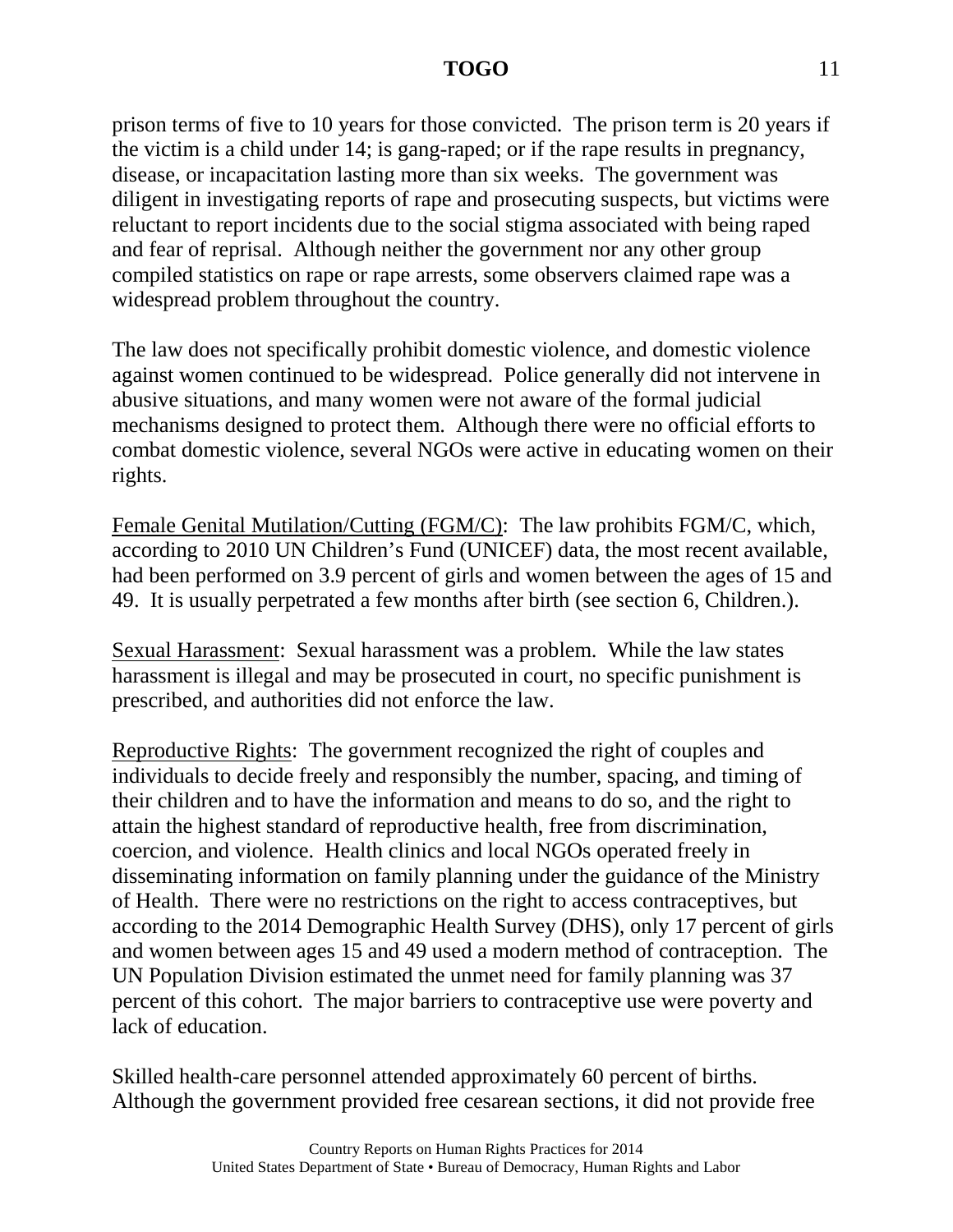childbirth services generally, and the lack of doctors meant most women used skilled midwives for childbirth as well as for prenatal and postnatal care, unless the mother or child suffered serious health complications. The maternal mortality rate was 400 deaths per 100,000 live births, and a woman's lifetime risk of maternal death was one in 50, according to the 2014 DHS. The most common causes of maternal mortality were hemorrhaging, adolescent pregnancy, and lack of access to skilled obstetric care during childbirth.

Discrimination: Although women and men are equal under the law, women continued to experience discrimination in education, pay (see section 7.d.), pension benefits, and inheritance. In urban areas women and girls dominated market activities and commerce. Harsh economic conditions in rural areas, however, where most of the population lived, left women with little time for activities other than domestic tasks and agricultural fieldwork. While formal law supersedes traditional law, it is slow, distant, and expensive to access; rural women were effectively subject to traditional law.

There are no restrictions on women signing contracts, opening bank accounts, or owning property. Women did not experience formal sector economic discrimination in access to employment (see section 7.d.), credit, or managing a business. Under traditional law a wife has no maintenance or child support rights in the event of divorce or separation. The formal law provides inheritance rights for a wife upon the death of her husband. Polygyny was practiced.

## **Children**

Birth Registration: Citizenship is derived either from birth within the country's borders or, if abroad, from a Togolese parent.

Approximately 50 percent of children were registered at birth, but the percentage was lower in rural areas. The main obstacles were the cost and difficulty of registering births for rural families far from government offices. Coupled with an outreach campaign to remind rural families that all children must have birth certificates, the government coordinated from time to time with NGOs to organize free delivery of birth certificates to rural areas.

Education: School attendance is compulsory for boys and girls until the age of 15 years, and the government provides tuition-free public education from nursery through primary school. Parents must pay for books, supplies, uniforms, and other expenses. Primary school education ends between the ages of 11 and 13. There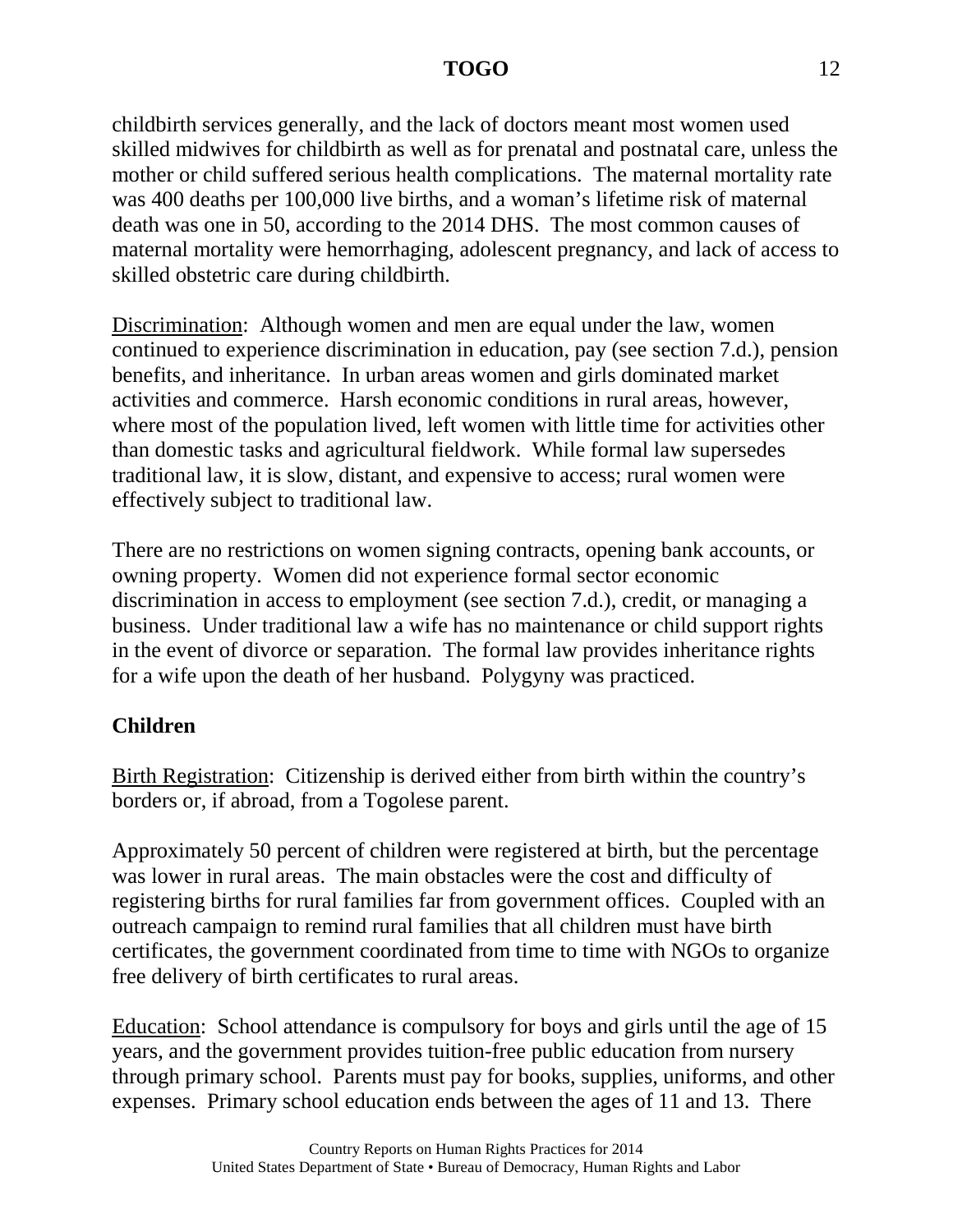was near gender parity in attendance at the primary school level, and in general girls and boys were treated equally. Girls were more likely than boys to complete primary school but less likely to attend secondary school.

Child Abuse: Child abuse was a widespread problem. Although it explicitly prohibits sexual exploitation of children and child prostitution, the law was not effectively enforced. There was no statutory rape law. The government continued to work with local NGOs on public awareness campaigns to prevent exploitation of children.

The government maintained a toll-free line for persons to report cases of child abuse and to seek help. The service provides information on the rights of the child and legal procedures and access to social workers who may intervene in emergencies. The government also established school curricula to educate children on human rights and, working with UNICEF, trained teachers on children's rights.

Early and Forced Marriage: The legal age for marriage is 18, although with parental permission it is 16. According to a 2010 UNICEF report, the most recent available, of women ages 20-24, 25 percent were married or in a union before the age of 18. The practice significantly declined in recent years. Rates were highest in the Savannah Region at 61 percent, followed by the Plateau Region at 37 percent, Kara Region at 36 percent, Central Region at 31 percent, and the Maritime Region at 29 percent.

The government and NGOs engaged in a range of actions to prevent early marriage, particularly raising awareness among community and religious leaders. Multiple initiatives focused on helping girls stay in school. Messages broadcast through mass media, particularly local radio, stressed avoiding early marriage and the importance of educating girls.

Female Genital Mutilation/Cutting (FGM/C): The law prohibits FGM/C, which, according to 2010 UNICEF data--the most recent available--had been performed on 1 percent of girls and young women ages15 to 19. Penalties for perpetrators of FGM/C range from two months to five years in prison as well as substantial fines. The law was rarely enforced because most FGM/C cases occurred in rural areas where awareness of the law was limited. The most common form of FGM/C was excision, which was usually performed on girls a few months after birth. Most of the larger ethnic groups did not practice FGM/C, and others were abandoning it. The practice was most common in isolated Muslim communities in the sparsely populated Central Region. Traditional customs often took precedence over the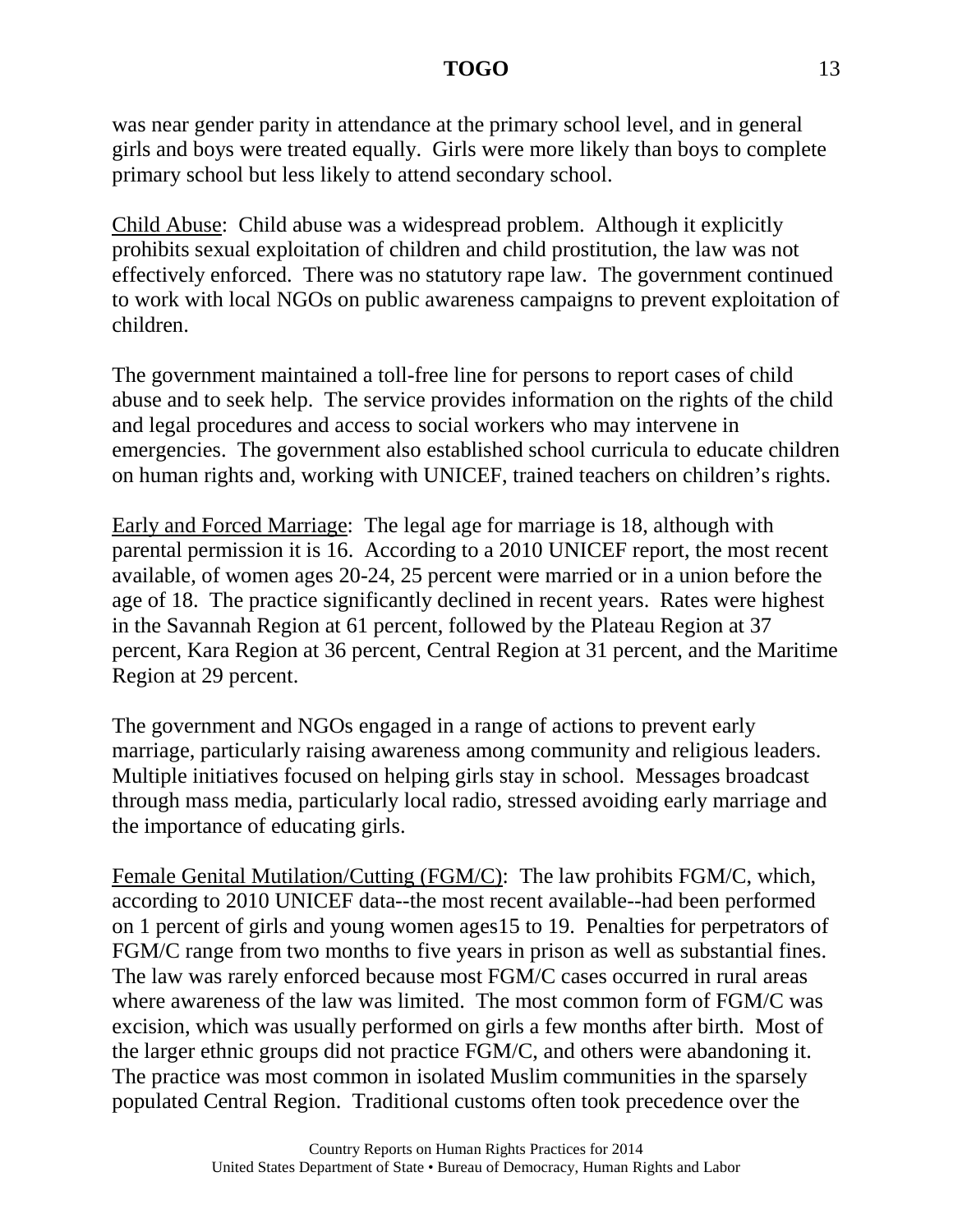legal system among certain ethnic groups. The government continued to sponsor educational seminars on FGM/C. Several domestic NGOs, with international assistance, organized campaigns to educate women on their rights and on how to care for victims of FGM/C. NGOs also worked to create alternative labor opportunities for former FGM/C perpetrators.

Sexual Exploitation of Children: The law prohibits the commercial sexual exploitation of children and provides penalties of between one and five years' imprisonment and, in addition, fines from 100,000 to one million CFA francs (\$189 to \$1,894) for offenders. For violations involving children under 15 years, prison sentences may be up to 10 years. The minimum age of consensual sex is 16 for boys and girls.

The law prohibits child pornography and provides for penalties of five to 10 years in prison. Minors were subjected to prostitution. The government conducted a survey and assessment of reports of child-sex tourism in 2013 as part of its effort to address the problem, but neither was released by year's end.

International Child Abductions: The country is not a party to the 1980 Hague Convention on the Civil Aspects of International Child Abduction.

### **Anti-Semitism**

There is no Jewish community in the country, and there were no reports of anti-Semitic acts.

### **Trafficking in Persons**

See the Department of State's *Trafficking in Persons Report* at [www.state.gov/j/tip/rls/tiprpt/.](http://www.state.gov/j/tip/rls/tiprpt/)

### **Persons with Disabilities**

The law prohibits discrimination against persons with physical, mental, intellectual, and sensory disabilities in employment (see section 7.d.), education, access to health care, transportation, or in the provision of other state services, but the government did not effectively enforce these provisions. The law does not mandate accessibility to public or private facilities for persons with disabilities, although some public buildings had ramps. Children with disabilities attended schools at all levels, with some attending schools specifically for those with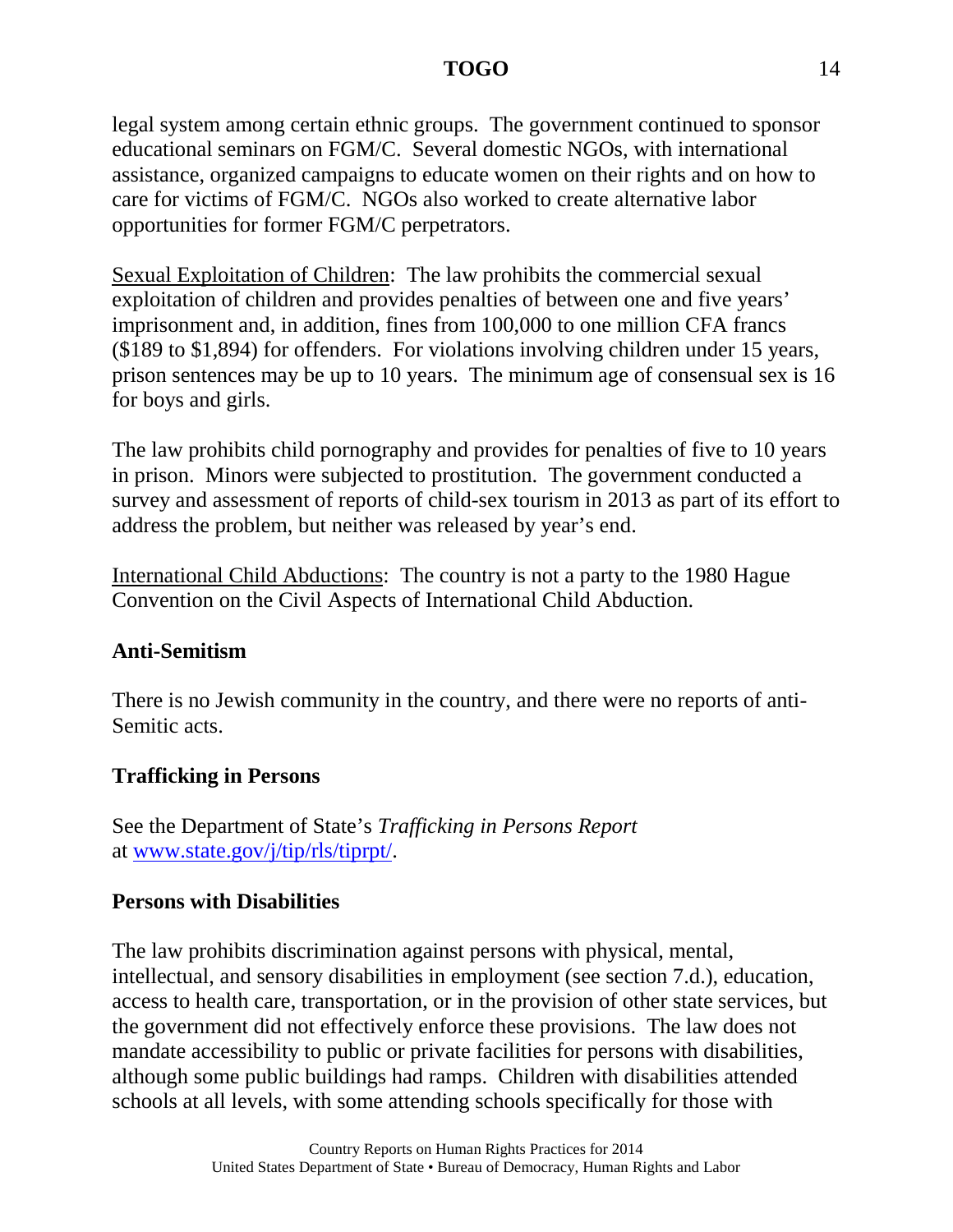disabilities. There was no reported pattern of abuse in these facilities. The law does not restrict the right of persons with disabilities to vote and participate in civic affairs, although lack of accessible buildings and transportation posed barriers.

The Ministry of Social Action and National Solidarity (MSANS), the Ministry of Health, and the Ministry of Education are responsible for protecting the rights of persons with disabilities. During the year the MSANS held awareness campaigns to fight discrimination and promote equality; it also distributed food and clothing and provided skills training to persons with disabilities.

## **National/Racial/Ethnic Minorities**

The northern ethnic groups, especially the Kabye, dominate the civil and military services while southern ethnic groups, especially the Ewe, dominate the private commercial sector. This has been a recurring source of political tension.

## **Acts of Violence, Discrimination, and Other Abuses Based on Sexual Orientation and Gender Identity**

The law provides that a person who engages in consensual same-sex sexual activity may be sentenced to one to three years' imprisonment and fined 100,000 to 500,000 CFA (\$189 to \$947), but the law was not enforced directly. On those occasions when police do arrest someone for engaging in consensual same-sex sexual activity, authorities file a charge for some other violation as a pretext for the arrest, such as disturbing the peace or public urination. The media code forbids promotion of immorality, and includes same-sex sexual activity. LGBT persons faced societal discrimination in employment, housing, and access to education and health care. Existing antidiscrimination laws do not apply to LGBT persons (see section 7.d.). No laws allow transgendered persons to change gender markers on government-issued identity documents.

No organizations openly focused on LGBT matters; LGBT organizations organized as public health or general human rights organizations. Activists reported violence against LGBT persons was common, but police ignored complaints. Most human rights organizations, including the CNDH, refused to address LGBT problems.

## **HIV and AIDS Social Stigma**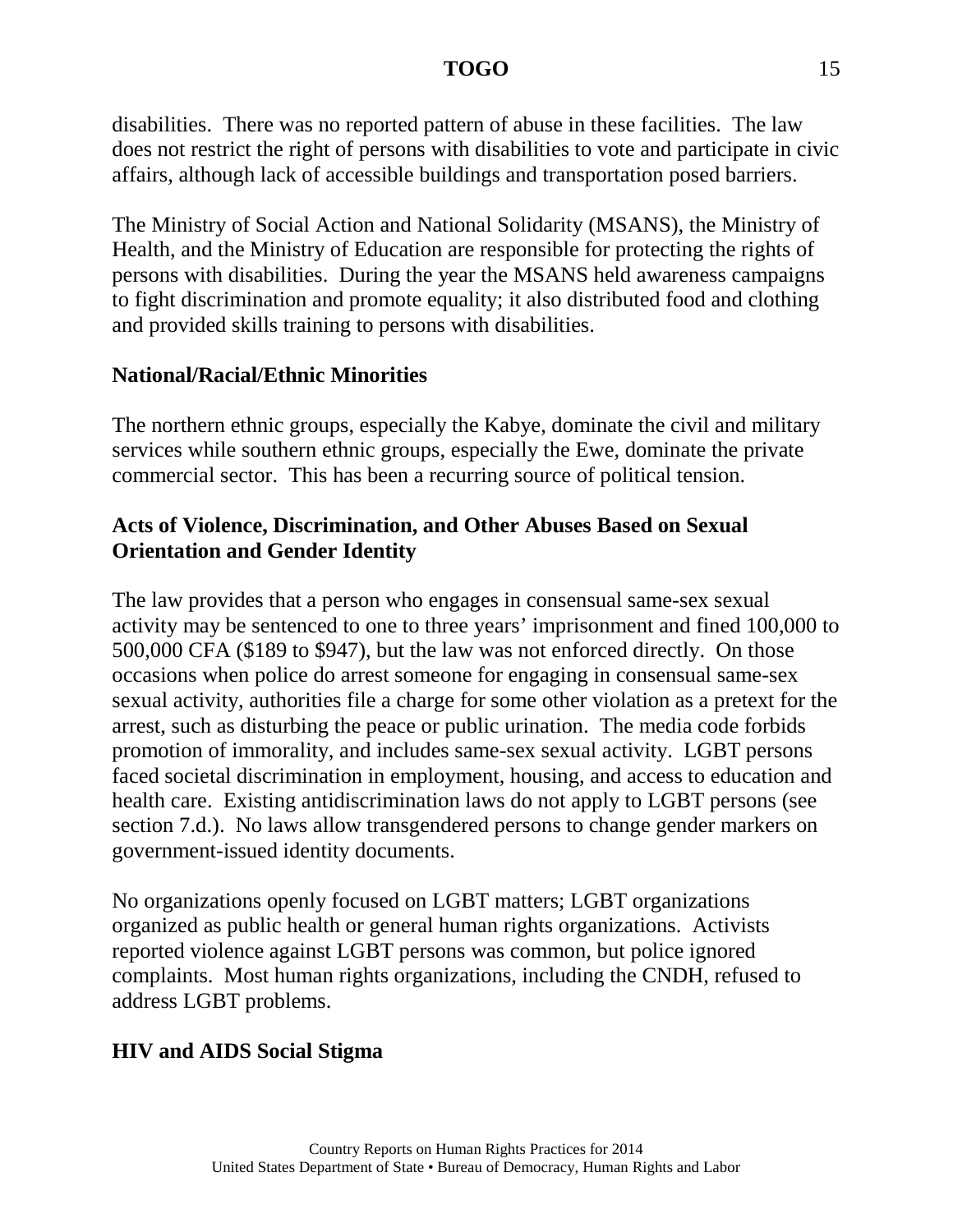The law prohibits discrimination against persons infected with HIV/AIDS, and the government continued to sponsor broadcasts aimed at dissuading discrimination. Persons infected with HIV/AIDS nonetheless continued to face significant societal discrimination at all levels, including reports of family members refusing to share eating utensils with infected persons. The most recently available Demographic and Health Survey for Togo does not address social stigma towards persons infected with HIV/AIDS.

## **Section 7. Worker Rights**

# **a. Freedom of Association and the Right to Collective Bargaining**

The constitution and law provide workers, except security forces (including firefighters and police), the right to form and join unions and bargain collectively. There are supporting regulations that allow workers to form and join unions of their choosing. Workers have the right to strike, although striking health-care workers may be ordered back to work as necessary for the security and well-being of the population. While no provisions in the law protect strikers against employer retaliation, the law requires employers to get a judgment from the labor inspectorate before they may fire workers. If workers are fired illegally, including for union activity, they must be reinstated and compensated for lost salary. The law creating the Export Processing Zone (EPZ) exempts companies within the EPZ from providing workers with many legal protections, including protection against antiunion discrimination with regard to hiring and firing.

The law recognizes the right to collective bargaining; representatives of the government, labor unions, and employers negotiate and endorse a nationwide agreement. This collective bargaining agreement sets nationwide wage standards for all formal sector workers. For sectors in which the government is not an employer, the government participated in this process as a labor-management mediator. For sectors with a large government presence, including the state-owned companies, the government acts solely as an employer and does not mediate. Individual unions could negotiate agreements more favorable to labor through sector-specific or firm-specific collective bargaining.

The government generally effectively enforced laws regarding freedom of association and the right to organize, particularly outside the EPZs. While the law provides that the violation of the right to organize is a criminal offense, it does not provide for specific penalties or fines. Administrative judicial procedures were not subject to lengthy delays and appeals. Employees of EPZ firms do not enjoy the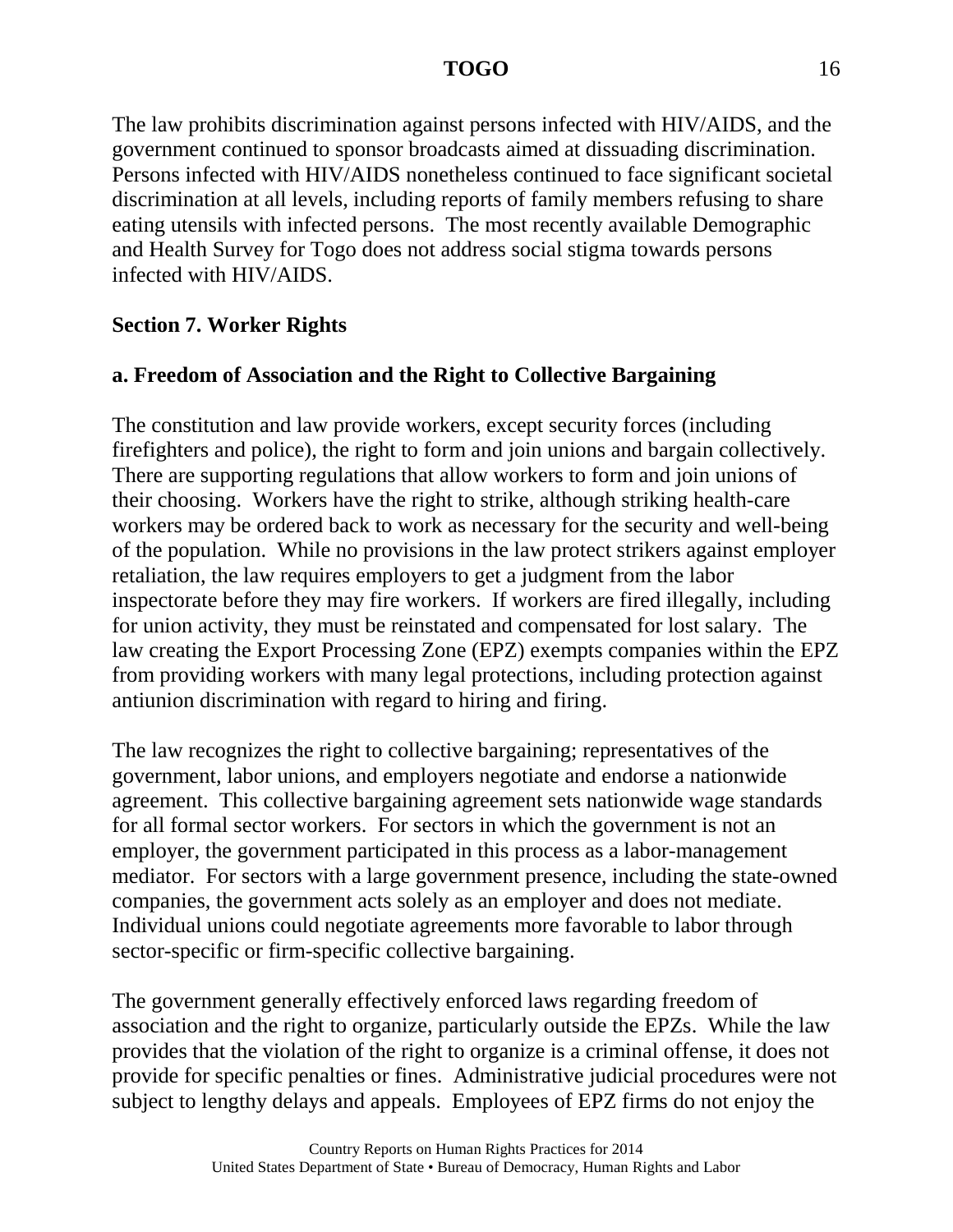same protection against antiunion discrimination as do other workers, although two unions representing EPZ workers were created in late 2009. Worker organizations were independent of the government and political parties. There were no reports of employers either refusing to bargain, bargaining with unions not chosen by workers, or using hiring practices (such as subcontracting or short-term contracts) to avoid hiring workers with bargaining rights. There were no reports of antiunion discrimination or employer interference in union functions. Union leaders were free from threats and violence from employers.

## **b. Prohibition of Forced or Compulsory Labor**

While the law prohibits all forms of forced or compulsory labor, the government did not enforce the law effectively due to lack of resources limiting labor inspection and remediation capacity. Investigations were infrequent because investigators must pay for their own travel and lodging expenses without reimbursement. Penalties for violations, including light sentences ranging from six months to two years' imprisonment for trafficking of children under age 18, were insufficient to deter violations.

Forced labor occurred. Children were subjected to forced labor on coffee, cocoa, and cotton farms, as well as in stone and rock quarries, domestic service, street vending, and begging. Men were exploited for forced labor in agriculture, and women were exploited in domestic service and forced prostitution abroad.

Also see the Department of State's *Trafficking in Persons Report* at [www.state.gov/j/tip/rls/tiprpt/.](http://www.state.gov/j/tip/rls/tiprpt/)

## **c. Prohibition of Child Labor and Minimum Age for Employment**

The law prohibits the employment of children under age 15 in any enterprise or type of work and children under age 18 from working at night. It requires a daily rest period of at least 12 hours for all working children. The law does not include corresponding penalties. The minimum age for employment for hazardous work, such as some types of industrial and technical employment, is 18. The law prohibits the employment of children in the worst forms of child labor, including trafficking, prostitution, pornography, and the use of children in armed conflict. The law, however, authorizes the employment of children age 16 and older in other sectors likely to harm their health, safety, or morals.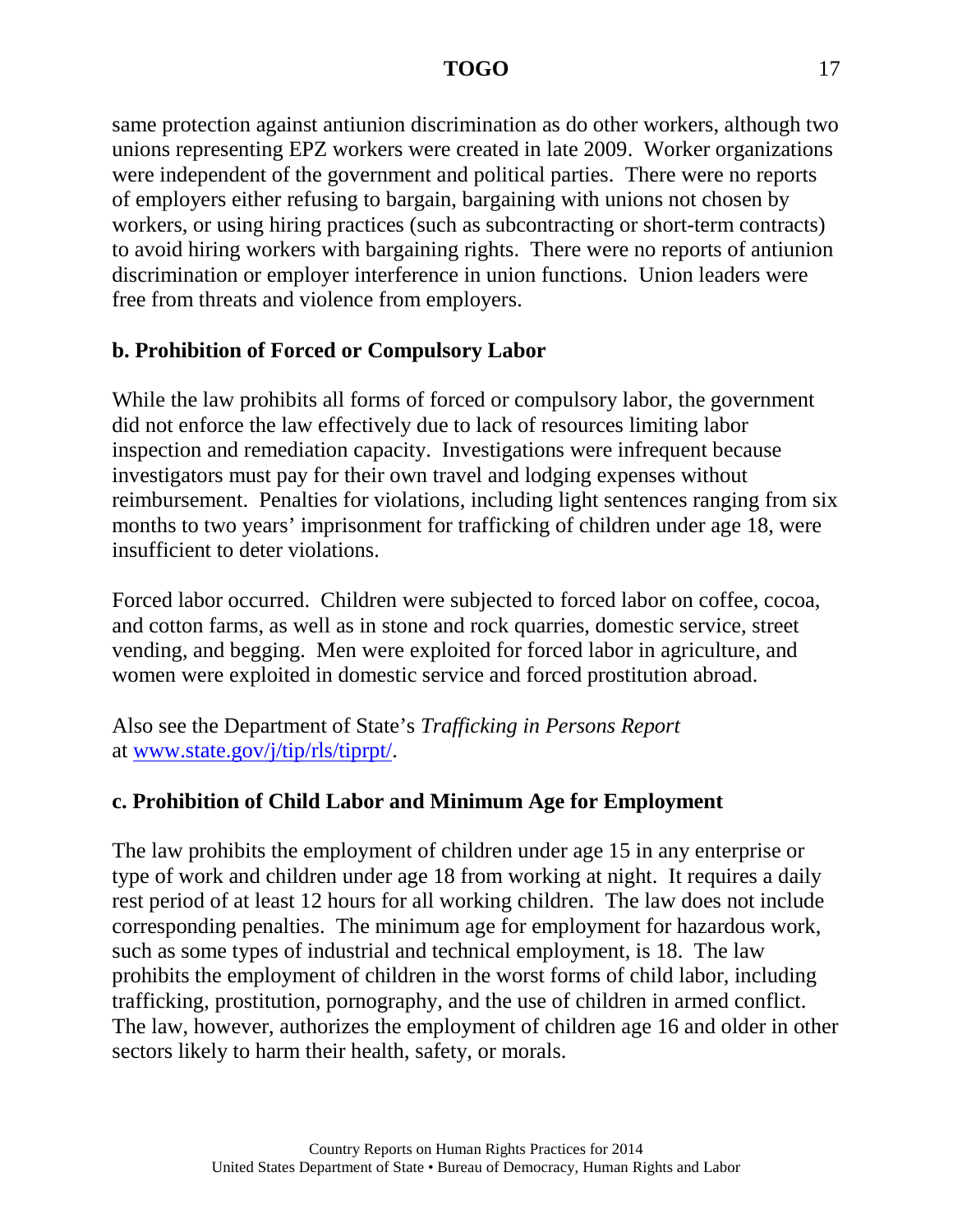The MSANS is responsible for enforcing the prohibition against the worst forms of child labor. The government did not effectively enforce child labor laws due to limited resources for inspections and remediation. For example, there were only 86 labor inspectors and two vehicles for Lome, a city of more than one million residents. In addition, legal penalties were insufficient to deter violations. Ministry inspectors enforced age requirements only in the formal sector in urban areas. The ministry funded a center for abandoned children and worked with NGOs to combat child trafficking. The ministry frequently held workshops in collaboration with UNICEF, the International Labor Organization, NGOs, labor unions, and other partners to raise awareness of child labor in general and forced labor in particular.

Child labor was a problem. According to UNICEF, 28 percent of children between the ages of five and 14 worked full time. Some children started work at age five and typically did not attend school for most of the school year. Children worked in both rural and urban areas, particularly in family-based farming and small-scale trading, and as porters and domestic servants. In some cases children worked in factories. In the agricultural sector, children assisted their parents with the harvesting of cotton, cocoa, and coffee. Children were involved in crop production, such as of beans and corn for family consumption.

The most dangerous activity involving child labor was in quarries, where children assisted their parents in crushing rock by hand and carrying buckets of gravel on their heads. The government did not sanction such labor, and it occurred only in small, privately owned quarries. Reputable local NGOs reported that, while quarry work was a weekend and holiday activity for most children, some dropped out of school to work full time in the quarries.

In both urban and rural areas, particularly in farming and small-scale trading, very young children assisted their families. In rural areas parents sometimes placed young children into domestic work in other households in exchange for one-time fees as low as 12,500 to 17,500 CFA francs (\$24 to \$33).

Children sometimes were subjected to forced labor, primarily as domestic servants, porters, and roadside sellers. Children were also forced to beg. Children were trafficked into indentured servitude (see section 7.b. for additional sectors). Child sexual exploitation occurred (see section 6, Children.).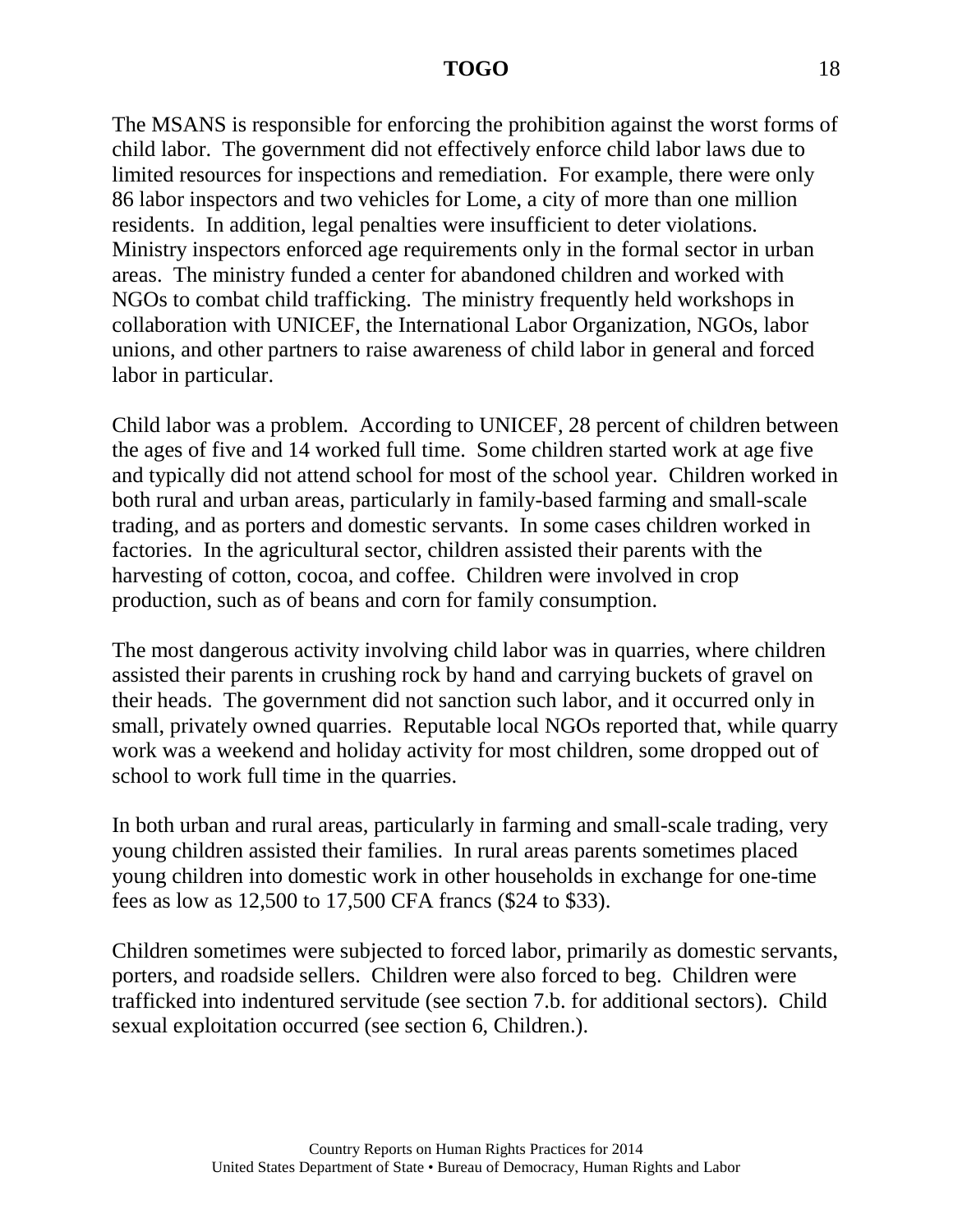During the year the government, in collaboration with international organizations, conducted training and awareness activities with various officials, such as police and customs inspectors, as well as private businesses.

Also see the Department of Labor's *Findings on the Worst Forms of Child Labor* at [www.dol.gov/ilab/reports/child-labor/findings/.](http://www.dol.gov/ilab/reports/child-labor/findings/)

## **d. Discrimination With Respect to Employment or Occupation**

The law prohibits discrimination in employment and occupation based on race, gender, disability, and language but does not specifically prohibit such discrimination based on sexual orientation, gender identity, and HIV-positive status or having other communicable diseases. The government, in general, did not effectively enforce the law.

Gender-based discrimination in employment and occupation occurred (see section 6, Children.). Although the law requires equal pay for equal work, regardless of gender, this provision generally was observed only in the formal sector.

Under traditional law, which applied to the vast majority of women, a husband legally may restrict his wife's freedom to work and control her earnings.

There was no overt government discrimination against persons with disabilities, and such persons held government positions, but societal discrimination against persons with disabilities was a problem.

Discrimination against migrant workers also occurred. Migrant workers enjoy the same legal protections, wages, and working conditions as citizens.

## **e. Acceptable Conditions of Work**

The national collective bargaining agreement sets minimum wages for different labor categories, ranging from unskilled through professional positions. The minimum wage is 35,000 CFA francs (\$66.30) per month. The government set the poverty level at the internationally recognized level of \$1.25 per day.

Working hours of all employees in any enterprise, except for the agricultural sector, normally are not to exceed 40 hours per week. At least one 24-hour rest period per week is compulsory, and workers are expected to receive 30 days of paid leave each year. Working hours for employees in the agricultural sector are